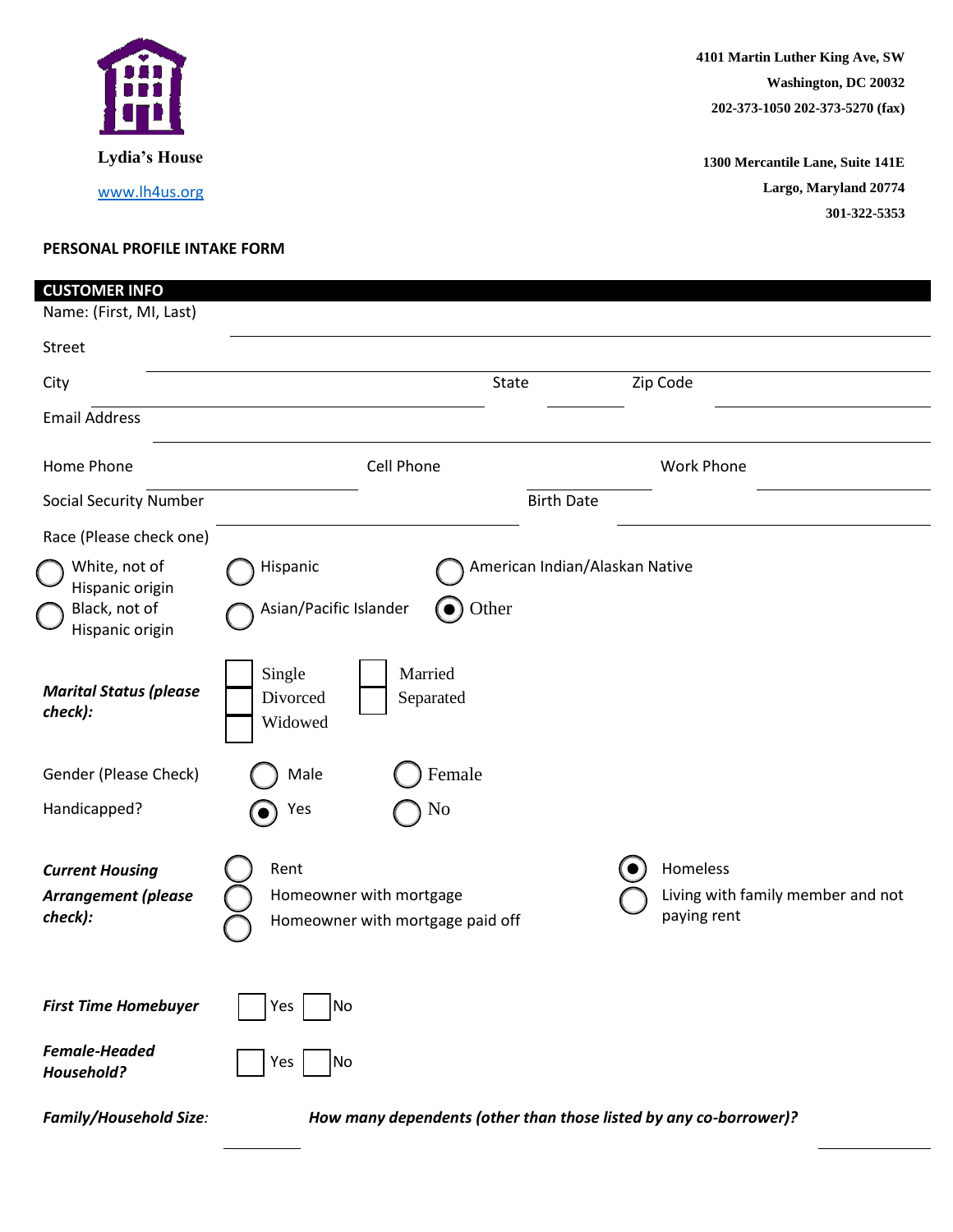| Are there non-dependents who will be living in the home?           | No<br>Yes                                                                                                                                   |
|--------------------------------------------------------------------|---------------------------------------------------------------------------------------------------------------------------------------------|
| <b>Relationship and Age</b>                                        | <b>Relationship and Age</b>                                                                                                                 |
| Annual Family or Household Income:                                 | \$                                                                                                                                          |
| <b>Education (please check one)</b>                                | Below High School Diploma<br>Bachelor's Degree<br>High School Diploma or<br>Equivalent<br><b>Graduate Degree</b><br><b>Two-Year College</b> |
| <b>Referred to Lydia's House</b><br>(please check all that apply): | Staff/board member<br><b>Print Advertisement</b><br>Walk-in<br><b>Bank</b><br>Friend<br>Government<br>Radio<br>TV                           |

*If you were referred by a bank, which one?*

| <b>EMPLOYMENT</b>              |          |                            |                                                                         |
|--------------------------------|----------|----------------------------|-------------------------------------------------------------------------|
| <b>Primary Employer</b>        |          |                            |                                                                         |
| <b>Title</b>                   |          |                            | <b>Hire Date</b>                                                        |
| <b>Street</b>                  |          |                            |                                                                         |
| City                           |          | <b>State</b>               | <b>Zip Code</b>                                                         |
| Phone                          |          | <b>Part Time</b>           | <b>Full Time</b>                                                        |
| Gross Income (before taxes):   | <b>S</b> | <b>This Amount is Paid</b> | <b>Hourly</b><br>Weekly<br><b>Every 2 Weeks</b><br>Twice a<br>Month     |
| <b>Secondary Employer</b>      |          |                            |                                                                         |
| <b>Title</b>                   |          | <b>Hire Date</b>           |                                                                         |
| <b>Street</b>                  |          |                            |                                                                         |
| City                           |          | <b>State</b>               | <b>Zip Code</b>                                                         |
| Phone                          |          | <b>Part Time</b>           | <b>Full Time</b>                                                        |
| Gross Income (before taxes): S |          | <b>This Amount is Paid</b> | Weekly<br><b>Hourly</b><br><b>Twice a Month</b><br><b>Every 2 Weeks</b> |
|                                |          |                            |                                                                         |

*If employed for LESS THAN TWO years at one place, list here*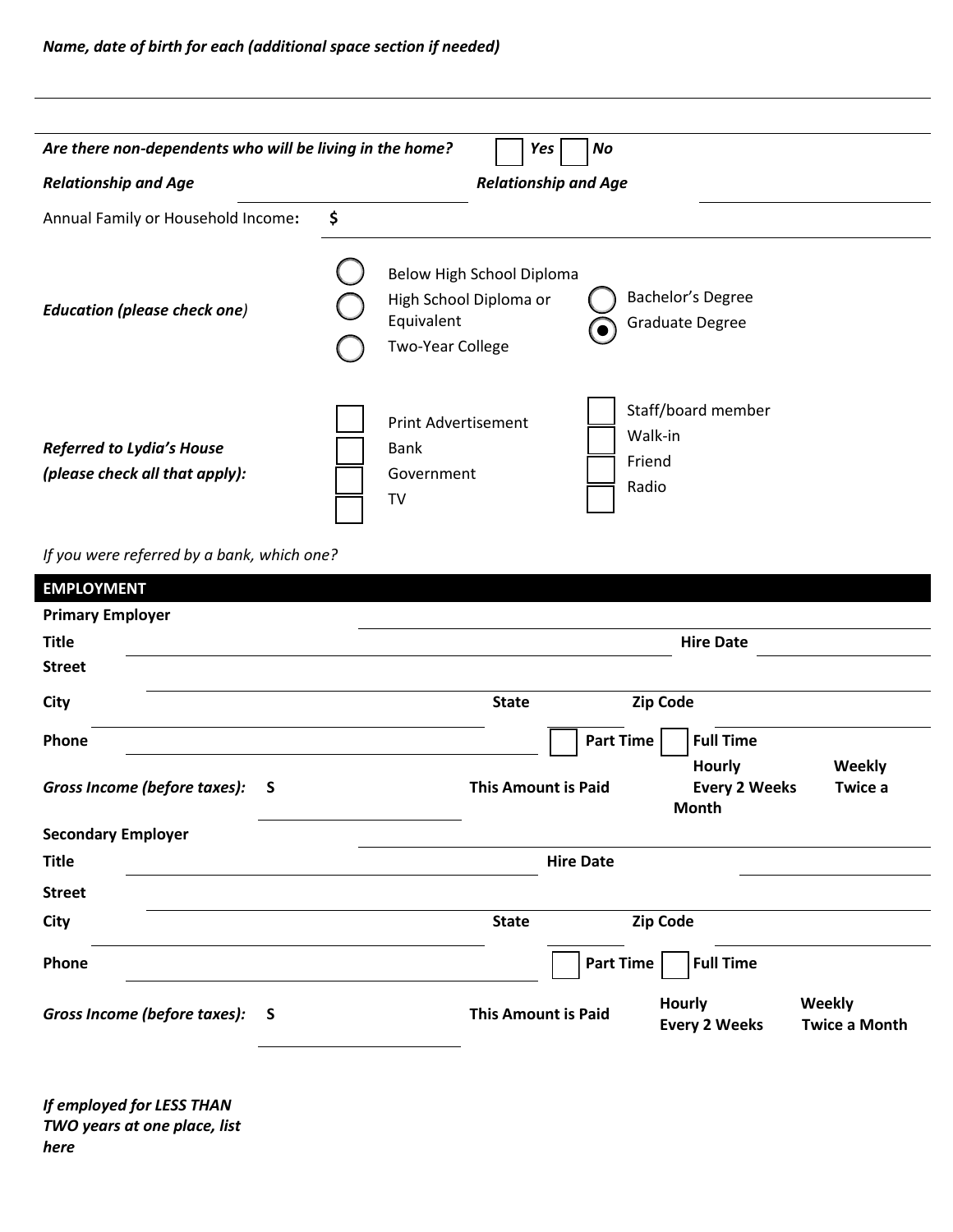## **CO-APPLICANT INFO** Name: (First, MI, Last) Street City **State** City **State** 2ip Code Email Address Home Phone Cell Phone Work Phone Social Security Number **Birth Date** Race (Please check one) White, not of Hispanic origin Hispanic **(e)** American Indian/Alaskan Native Black, not of Hispanic origin Asian/Pacific Islander  $\bigcap$  Other *Marital Status (please check):* Single ( ) Married Divorced Separated Widowed Gender (Please Check) | Male Female Handicapped? | | | Yes | | | No *Current Housing Arrangement (please check):* Rent Homeowner with mortgage Homeowner with mortgage paid off Homeless Living with family member and not paying rent **First Time Homebuyer** | | Yes | | No *Female-Headed Household?* Monthly Yes No. *Family/Household Size: How many dependents (other than those listed by any co-borrower)? Name, date of birth for each (additional space section if needed)* Are there non-dependents who will be living in the home? | | Yes | | No *Relationship and Age Relationship and Age* Annual Family or Household Income**: \$**

| <b>Education (please check one)</b> | Below High School Diploma<br>Bachelor's Degree<br>High School Diploma or<br>Equivalent<br><b>Graduate Degree</b><br><b>Two-Year College</b> |
|-------------------------------------|---------------------------------------------------------------------------------------------------------------------------------------------|
|-------------------------------------|---------------------------------------------------------------------------------------------------------------------------------------------|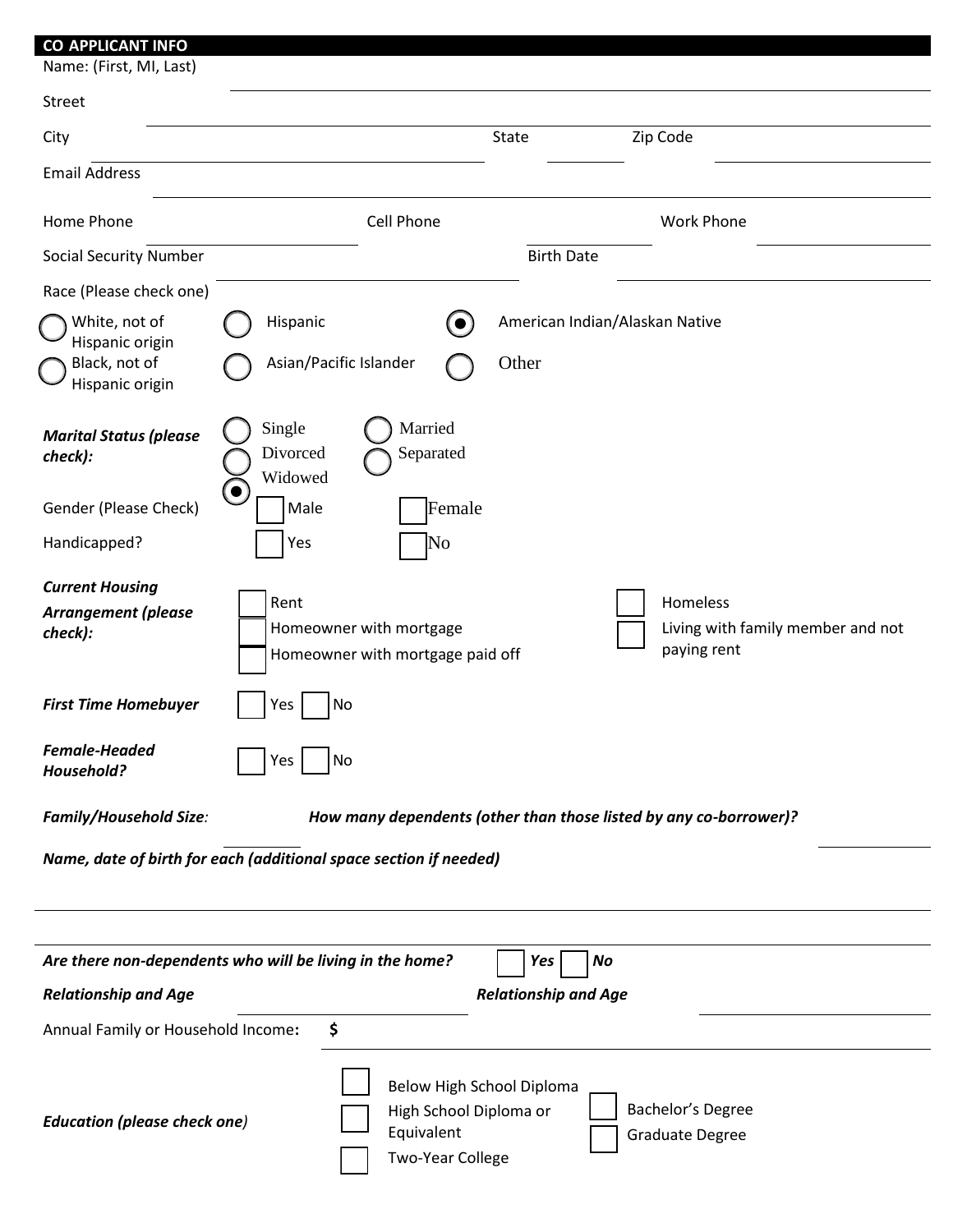|                                  | <b>Print Advertisement</b> | Staff/board member |
|----------------------------------|----------------------------|--------------------|
| <b>Referred to Lydia's House</b> | <b>Bank</b>                | Walk-in<br>Friend  |
| (please check all that apply):   | Government                 | Radio              |
|                                  | тν                         |                    |

*If you were referred by a bank, which one?*

| <b>EMPLOYMENT</b>                                                                                      |                                                                                                          |
|--------------------------------------------------------------------------------------------------------|----------------------------------------------------------------------------------------------------------|
| <b>Primary Employer</b>                                                                                |                                                                                                          |
| <b>Title</b>                                                                                           | <b>Hire Date</b>                                                                                         |
| <b>Street</b>                                                                                          |                                                                                                          |
| City                                                                                                   | <b>Zip Code</b><br><b>State</b>                                                                          |
| Phone                                                                                                  | <b>Part Time</b><br><b>Full Time</b>                                                                     |
| Gross Income (before taxes):<br>S                                                                      | Weekly<br><b>Hourly</b><br><b>This Amount is Paid</b><br><b>Every 2 Weeks</b><br>Twice a<br><b>Month</b> |
| <b>Secondary Employer</b>                                                                              |                                                                                                          |
| <b>Title</b>                                                                                           | <b>Hire Date</b>                                                                                         |
| <b>Street</b>                                                                                          |                                                                                                          |
| City                                                                                                   | <b>Zip Code</b><br><b>State</b>                                                                          |
| Phone                                                                                                  | <b>Part Time</b><br><b>Full Time</b>                                                                     |
| S<br>Gross Income (before taxes):<br>If employed for LESS THAN<br>TWO years at one place, list<br>here | <b>Hourly</b><br>$\Box$ Weekly<br><b>This Amount is Paid</b><br><b>Every 2 Weeks</b><br>□ Twice a Month  |
|                                                                                                        | PERSONAL PROFILE INTAKE FORM                                                                             |
| <b>INCOME</b>                                                                                          |                                                                                                          |
| Type of Income                                                                                         | <b>Customer</b><br>Co-Applicant<br><b>Monthly Amount</b><br><b>Monthly Amount</b>                        |
| <b>Salary</b>                                                                                          |                                                                                                          |
| <b>Alimony/Child Support</b>                                                                           |                                                                                                          |
| <b>Rental Income</b>                                                                                   |                                                                                                          |
| <b>Pension Income</b>                                                                                  |                                                                                                          |
| <b>Public Assistance</b>                                                                               |                                                                                                          |
| <b>Self-Employment Income</b>                                                                          |                                                                                                          |
| <b>Dependent SSI Income</b>                                                                            |                                                                                                          |
| <b>Disability Income</b>                                                                               |                                                                                                          |
| <b>Seasonal Employment</b>                                                                             |                                                                                                          |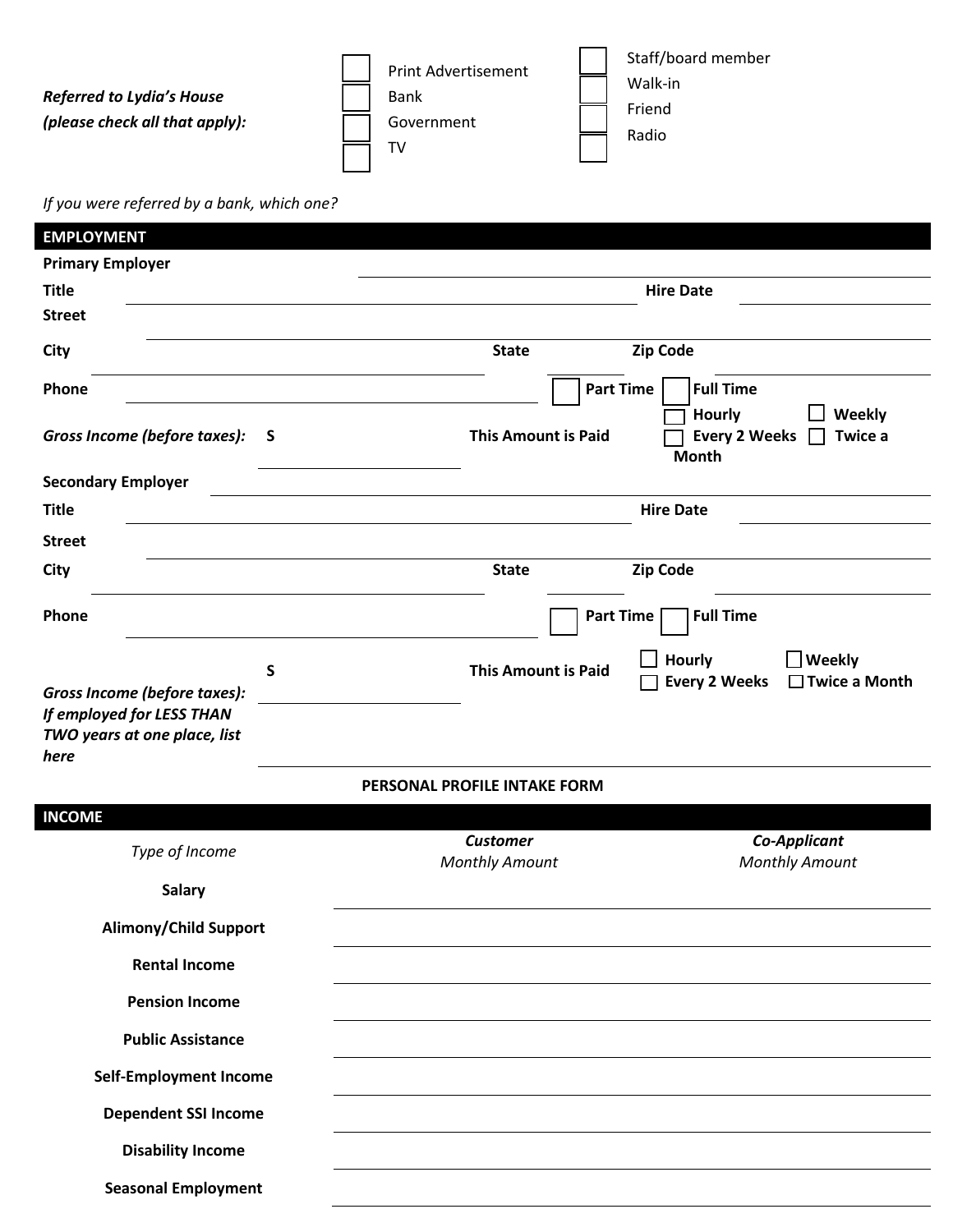| Can you document your child<br>Yes.<br>support/alimony income?                                    | No        |
|---------------------------------------------------------------------------------------------------|-----------|
| If yes, how long will it continue?                                                                |           |
| If your child or a family member receives SSI,<br>how many more years will the payments continue? |           |
| If you receive disability income, is it for a permanent<br>disability?                            | No<br>Yes |
| Regarding seasonal employment, have you worked in<br>this field for two years or more?            | No<br>Yes |
| <b>LIABILITIES / DEBT</b>                                                                         |           |

*Please list any debts you have, including credit cards, auto loans, student loans, and child-care expenses. Do NOT include rent or utilities.*

|    | Paid To                                          | <b>Current Balance</b> | <b>Monthly Payment</b> | Whose Debt?         |
|----|--------------------------------------------------|------------------------|------------------------|---------------------|
| 1. |                                                  |                        |                        | Applicant           |
| 2. |                                                  |                        |                        | Co-Applicant        |
| 3. |                                                  |                        |                        | Applicant           |
| 4. |                                                  |                        |                        | Co-Applicant        |
|    | Please use the additional space box if necessary |                        |                        |                     |
|    |                                                  |                        | <b>Customer</b>        | <b>Co-Applicant</b> |
|    | Have your payments been made on time?            | <b>No</b>              |                        | <b>No</b>           |
|    | Are you currently in Chapter 13 bankruptcy?      | <b>No</b>              |                        | No                  |
|    | If yes, when did it begin?                       |                        |                        |                     |
|    | If yes, when will it be paid out?                |                        |                        |                     |
|    | If yes, how much is the payment?                 |                        |                        |                     |
|    | Have you had a Chapter 7 bankruptcy?             | <b>No</b>              |                        | <b>No</b>           |
|    | If yes, when was it discharged?                  |                        |                        |                     |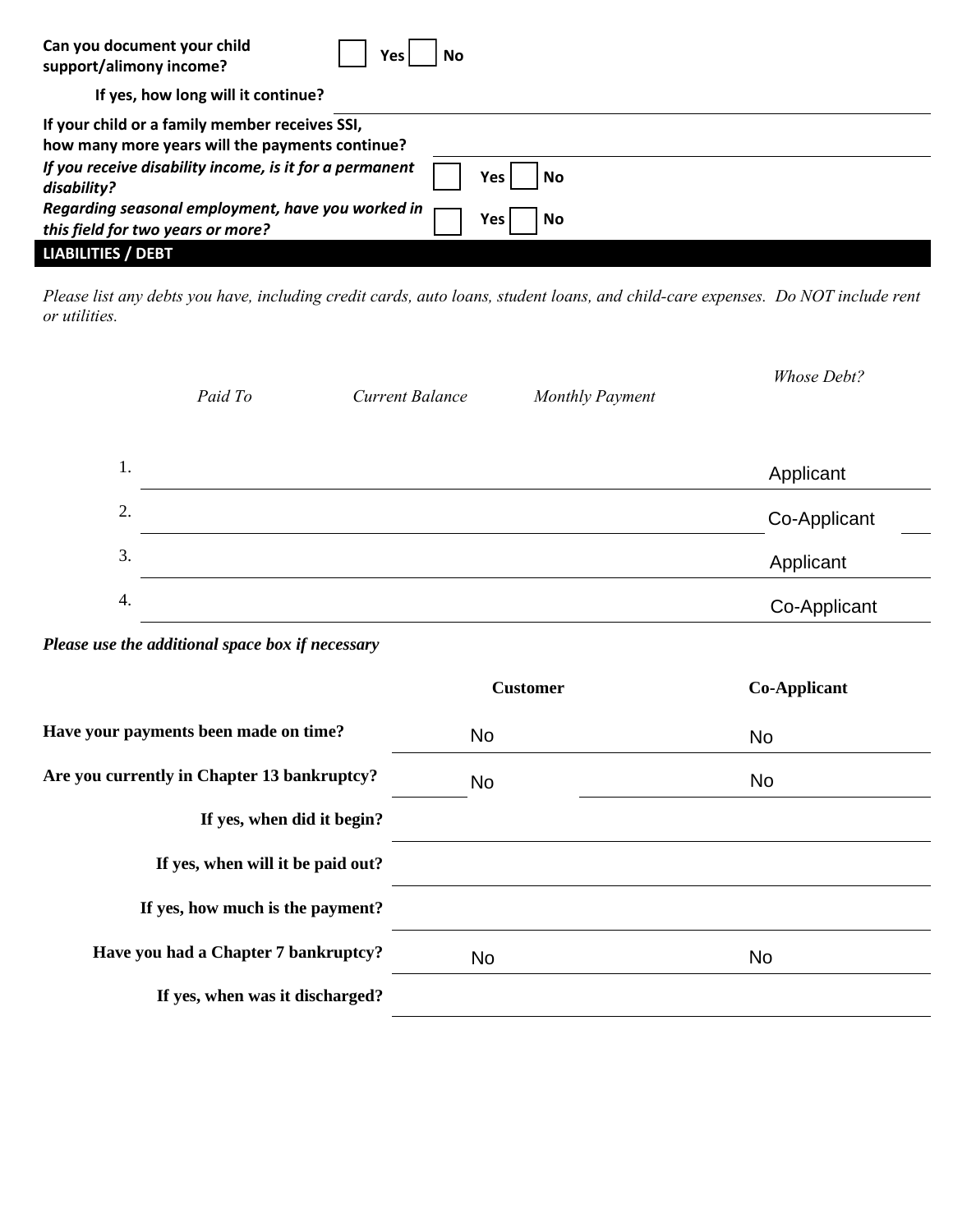## **LIQUID FUNDS/ SAVINGS / INVESTMENTS**

*Please list the approximate value of the following:*

|                                                                                      | <b>Customer</b>                 | <b>Co-Applicant</b> |
|--------------------------------------------------------------------------------------|---------------------------------|---------------------|
| Checking Account                                                                     |                                 |                     |
| <b>Savings Account</b>                                                               |                                 |                     |
| Cash                                                                                 |                                 |                     |
| CDs                                                                                  |                                 |                     |
| Securities (Stocks, Bonds, etc.)                                                     |                                 |                     |
| <b>Retirement Account</b>                                                            |                                 |                     |
| Are you about to receive additional funds (e.g., tax refunds, property sales, etc.)? |                                 | Yes<br><b>No</b>    |
|                                                                                      | If yes, how much? $\frac{1}{5}$ |                     |
| <b>LIVING EXPENSES</b>                                                               |                                 |                     |
|                                                                                      | <b>Customer</b>                 | Co - Applicant      |
| Current monthly rent or mortgage                                                     |                                 |                     |
| Name and address of Landlord                                                         |                                 |                     |
| <b>ADDITIONAL INFORMATION</b>                                                        |                                 |                     |
|                                                                                      | <b>Customer</b>                 | Co - Applicant      |
|                                                                                      |                                 |                     |
| Have you owned a home in the last three (3) years?                                   |                                 |                     |
| Are you a Veteran?                                                                   | No                              | No                  |
| Do you have a contract on a house at this time?                                      | <b>No</b>                       | No                  |
| Are you currently working with a real-estate agent?                                  | <b>No</b>                       | No                  |
| <b>ADDITIONAL SPACE</b>                                                              | <b>No</b>                       | <b>No</b>           |